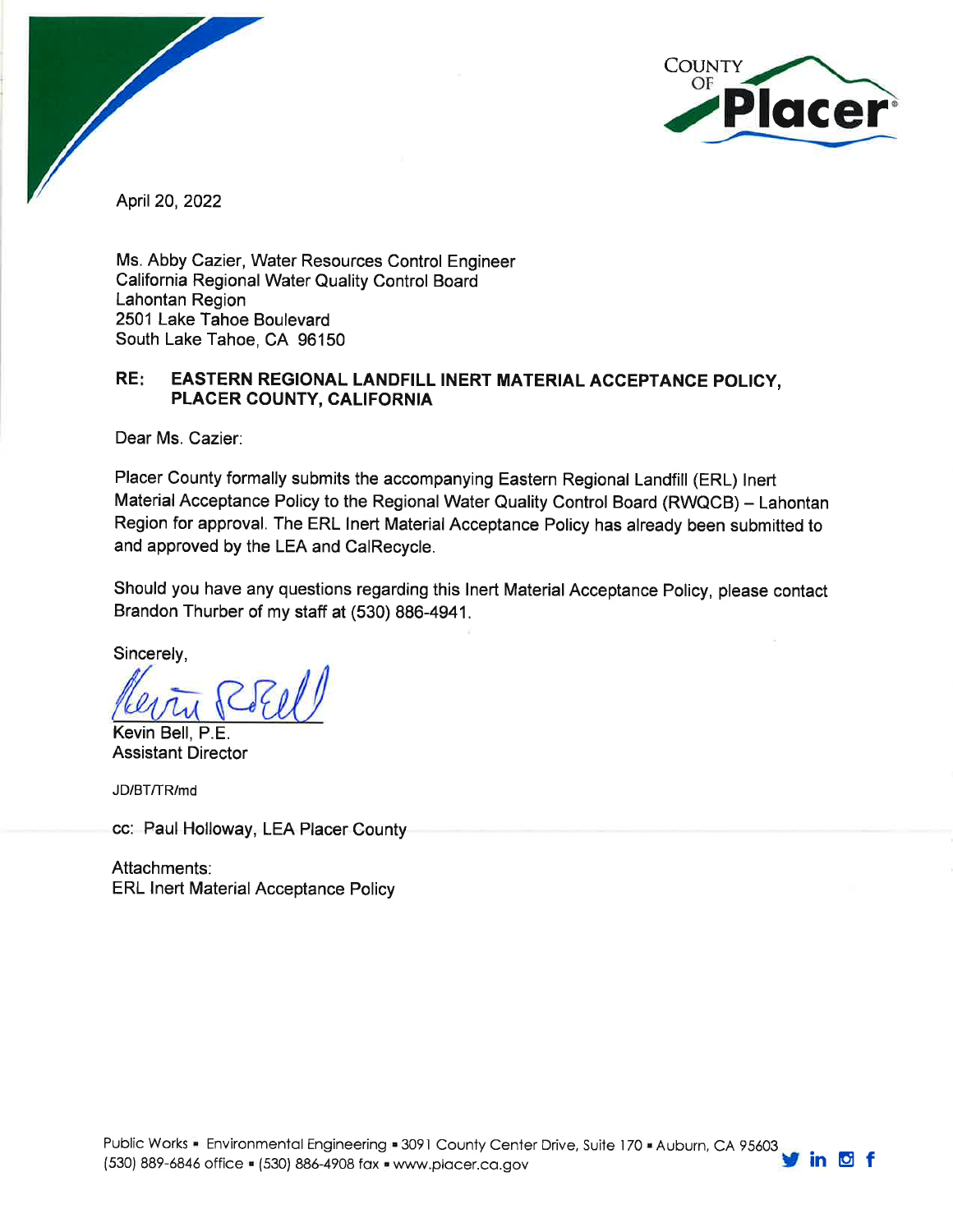



# **Eastern Regional Landfill (ERL) Inert Material Acceptance Policy**

#### **Inert Material Control and Acceptance**

ERL defines inert materials as materials that are: neither chemically nor biologically reactive, do not contain hazardous waste or soluble pollutants at concentrations in excess of applicable water quality objectives, and do not contain significant quantities of decomposable waste. Material bound for the inert processing area must meet the material acceptance standards outlined below. ERL performs a minimum of two separate load inspections for all inbound inert loads regardless of prior screening. Personnel are trained to perform visual and olfactory load checks to identify any sign of prohibited materials, suspicious labeling, and specific waste generators who have at any time been in violation of this policy. Scale house personnel provide the primary inspection as the material arrives on site. If the material passes inspection, the scale house personnel will direct the load to the inert processing area. While unloading, a secondary inspection will be provided by ERL personnel, a spotter. The spotter has the discretion to stop the customer from unloading if any sign of prohibited material is observed.

In the event that inbound materials violate this policy and are found to be questionable, prohibited, or fail to pass any inspection, ERL reserves the right to reject the load. Scale house personnel will have the discretion to accept loads that contain nonhazardous mixed solid waste and charge an applicable rate. If any prohibited materials are dumped and subsequently identified, ERL will facilitate proper clean-up and bill the responsible party. Alternatively, ERL may request that the generator submit an application for soil acceptance. Sampling and Analysis Requirements

#### **Acceptable Inert Materials**

Clean Soil

 Granular soil such as clay, sand, or silt that breaks apart when handled by light duty construction equipment such as a small backhoe or skip loader. No trash, metal, or wood. Less than 10% root grass, and/or wood contamination. Loads with these contaminants will be charged as trash. Loads with excessive rock, concrete, or asphalt will be charged as Mixed Inert as described below.

 Clean Rock, Asphalt, or Concrete Any combination of rock, concrete, gravel, brick, asphalt, or asphalt grindings which is less than 24 inches in any 2 dimensions. Concrete debris should have minimal rebar protruding from the individual pieces of concrete. No trash, excessive metal, wood, roots, or grass contaminants. Loads with these contaminants will be charged as MSW. Loads with soil content greater than 10% will be charged as Mixed Inert as described below.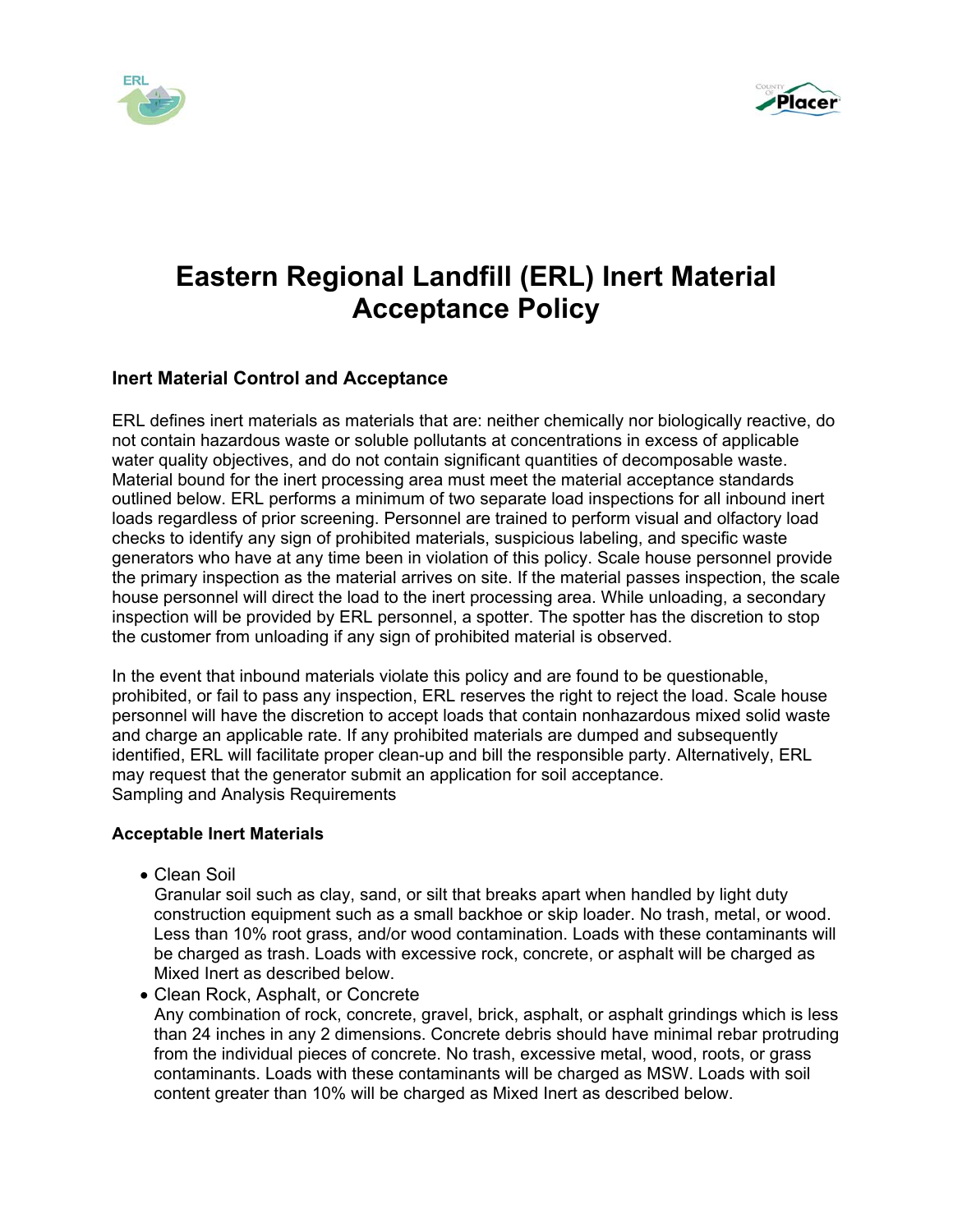



Mixed Inerts

Any combination of Clean Soil (as described above) and Clean Asphalt/Concrete (as described above). No trash, metal, or wood. Less than 10% root, grass, and/or wood contamination. Loads with contaminants above the 10% threshold will be charged as MSW.

#### **Non-Acceptable Materials**

- Hazardous Materials: includes but not limited to: automotive fluids (fuel, antifreeze, oils), paint, lacquer, stain, thinner, varnish, wood preservatives, pesticides, weed killer, and chemicals of any kind.
- Soluble pollutants and water-soluble solids such as salt, borax, lye, caustics/acids.
- Improperly handled waste
- Untreated infectious waste, septic tank, or chemical toilet waste.
- Waste that is composed of greater than 10% woody matter.
- Waste with significant quantities of decomposable waste.
- Overly viscous soil
- Street sweepings
- Radioactive materials
- Mixed Solid Waste (MSW)
- Other prohibited items

*For purposes of this Policy, hazardous wastes include, but may not be limited to, wastes listed*  and/or included in the definitions contained in 40 CFR Part 261 or Title 22 of the California Code of *Regulations or defined by Placer County to be hazardous.* 

### **Application for Soil Acceptance**

ERL may at any time require a generator to submit an application for soil acceptance in order to certify that the material meets minimum acceptance standards. Depending on the origin and environment of the material, soil sampling may be required as part of the application to confirm and certify the absence of prohibited material. Sampling and testing parameters are at the discretion of ERL/County and based on property location and prior use of the site and/or adjacent properties. Any certification must be signed and stamped by either a civil engineer or geologist registered in the State of California. Documentation of the analysis must accompany the certification with sufficient information to assess the potential for the presence of hazardous materials or prohibited composition.

Note that inert materials such as road base, broken or ground asphalt, and broken concrete are acceptable materials, and no special sampling or testing is required. These materials are stockpiled separately in the inert processing area for use onsite or for processing into road base materials for use offsite. While general street sweeping debris are prohibited, sweepings from asphalt pavement grinding operations are acceptable as ground asphalt.

ERL requires a generator to submit an application for soil acceptance when individual project material will exceed a disposal volume of 1,000 cubic yards. Volumes in excess of this amount are specifically subject to Placer County approval, in addition to submission of an application. ERL may also require a separate application submission for ACP and Concrete rubble due to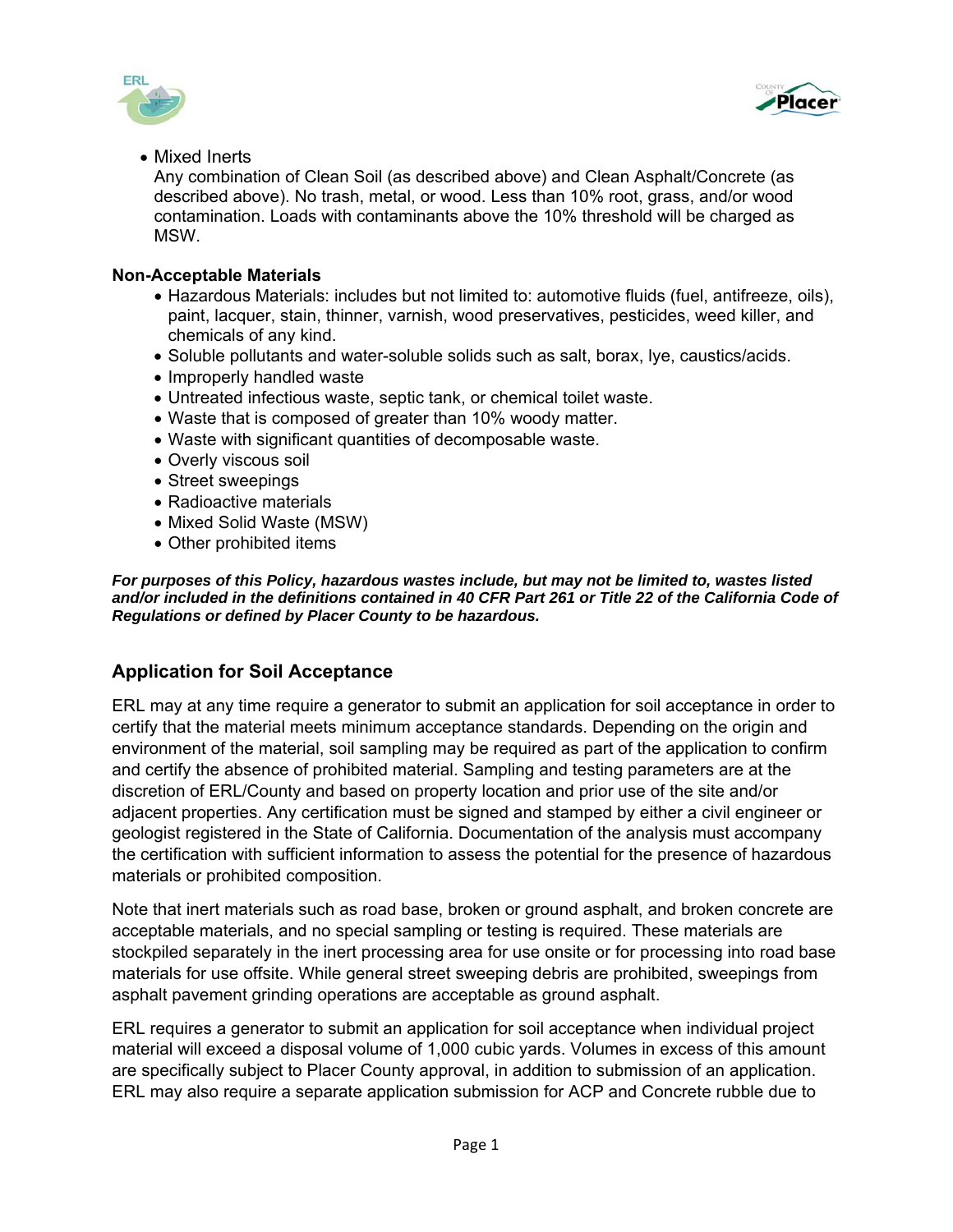



capacity limitations. ERL may limit the daily disposal volume of any project or contractor if deemed to be an excessive burden on normal traffic volume and on site capacity. ERL may require contractors to provide traffic directors or spotters in order to alleviate burden to on site personnel. Contractors or project managers are encouraged to call in advance to determine if larger volumes of soil can be brought to the facility as there are capacity limitations for fill material in the reclamation area.

#### **Prohibited Contaminate/Sampling**

Provide list of prohibitive contaminates and parameters for testing if needed (heavy metals, gas, diesel, oil, VOC, semi-VOCs, pesticides). Parameters could be source-based as part of application process.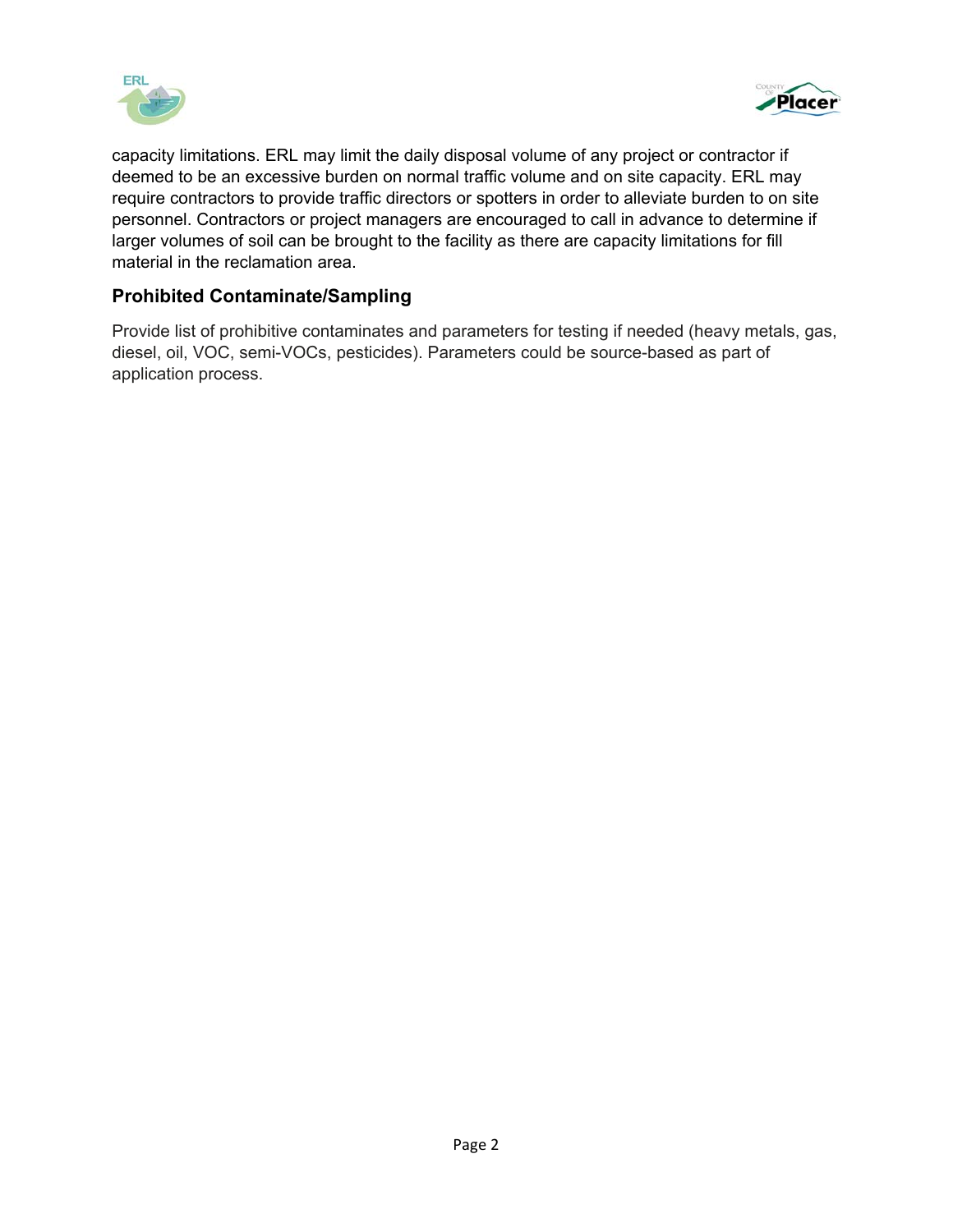



## **APPLICATION TO HAUL SOIL TO Eastern Regional Landfill**

Attention: The Solid Waste Facility Permit for the eastern Regional Landfill (ERL) prohibits the acceptance of contaminated inert material and soil. This application is intended to assist us in determining if your soil can be accepted and under what conditions.

#### Please email the completed form to: Selene De La Rosa: mrf@waste101

| <b>Business Name:</b>                                                                                  |                        |                          | Phone:                                                                               |               | Fax: |  |
|--------------------------------------------------------------------------------------------------------|------------------------|--------------------------|--------------------------------------------------------------------------------------|---------------|------|--|
| Address:                                                                                               |                        |                          |                                                                                      |               |      |  |
|                                                                                                        |                        |                          |                                                                                      |               |      |  |
| City:                                                                                                  |                        |                          | State:                                                                               |               | Zip: |  |
| <b>Contact Name:</b>                                                                                   |                        |                          | Phone:                                                                               |               | Fax: |  |
|                                                                                                        |                        |                          |                                                                                      |               |      |  |
| PROJECT LOCATION:                                                                                      |                        |                          |                                                                                      |               |      |  |
| Address:                                                                                               | Assessor's Parcel No.: |                          |                                                                                      | No. of Acres: |      |  |
| City:                                                                                                  | State:                 |                          |                                                                                      | Zip:          |      |  |
|                                                                                                        |                        |                          |                                                                                      |               |      |  |
| What is the current use of the Project Site?                                                           |                        |                          |                                                                                      |               |      |  |
| What is the historic use of the Project Site?                                                          |                        |                          |                                                                                      |               |      |  |
| Are there or have there ever been one or more underground                                              |                        |                          | Have there been any pesticides or herbicides applied onsite?<br>$\Box$ YES $\Box$ NO |               |      |  |
| storage tanks onsite? $\Box$ YES $\Box$ NO<br>Has any hazardous material been stored or dumped on this |                        |                          | Has any environmental assessment been performed onsite?                              |               |      |  |
| site? $\Box$ YES $\Box$ NO                                                                             |                        |                          | $\Box$ YES $\Box$ NO                                                                 |               |      |  |
|                                                                                                        |                        |                          |                                                                                      |               |      |  |
| Describe the project. What is the origin of the soil?                                                  |                        |                          |                                                                                      |               |      |  |
|                                                                                                        |                        |                          |                                                                                      |               |      |  |
| Dates soil will be hauled:                                                                             |                        |                          |                                                                                      |               |      |  |
|                                                                                                        | Start Date:            |                          | Ending Date:                                                                         |               |      |  |
| Hours soil will be Hauled:                                                                             |                        | Number of Loads per Day: |                                                                                      |               |      |  |
|                                                                                                        |                        |                          |                                                                                      |               |      |  |

| If material is rocky, does the maximum size of rock exceed 8 inches? $\Box$ YES $\Box$ NO |                   |  |  |
|-------------------------------------------------------------------------------------------|-------------------|--|--|
|                                                                                           |                   |  |  |
| Describe the soil:                                                                        | Quantity:         |  |  |
|                                                                                           |                   |  |  |
| Type (Clay, Loam, Sand, etc.):                                                            | Moisture Content: |  |  |

Is the soil well graded from coarse to fine?  $□$  YES  $□$  NO Proposed Yards/Tons per Load: